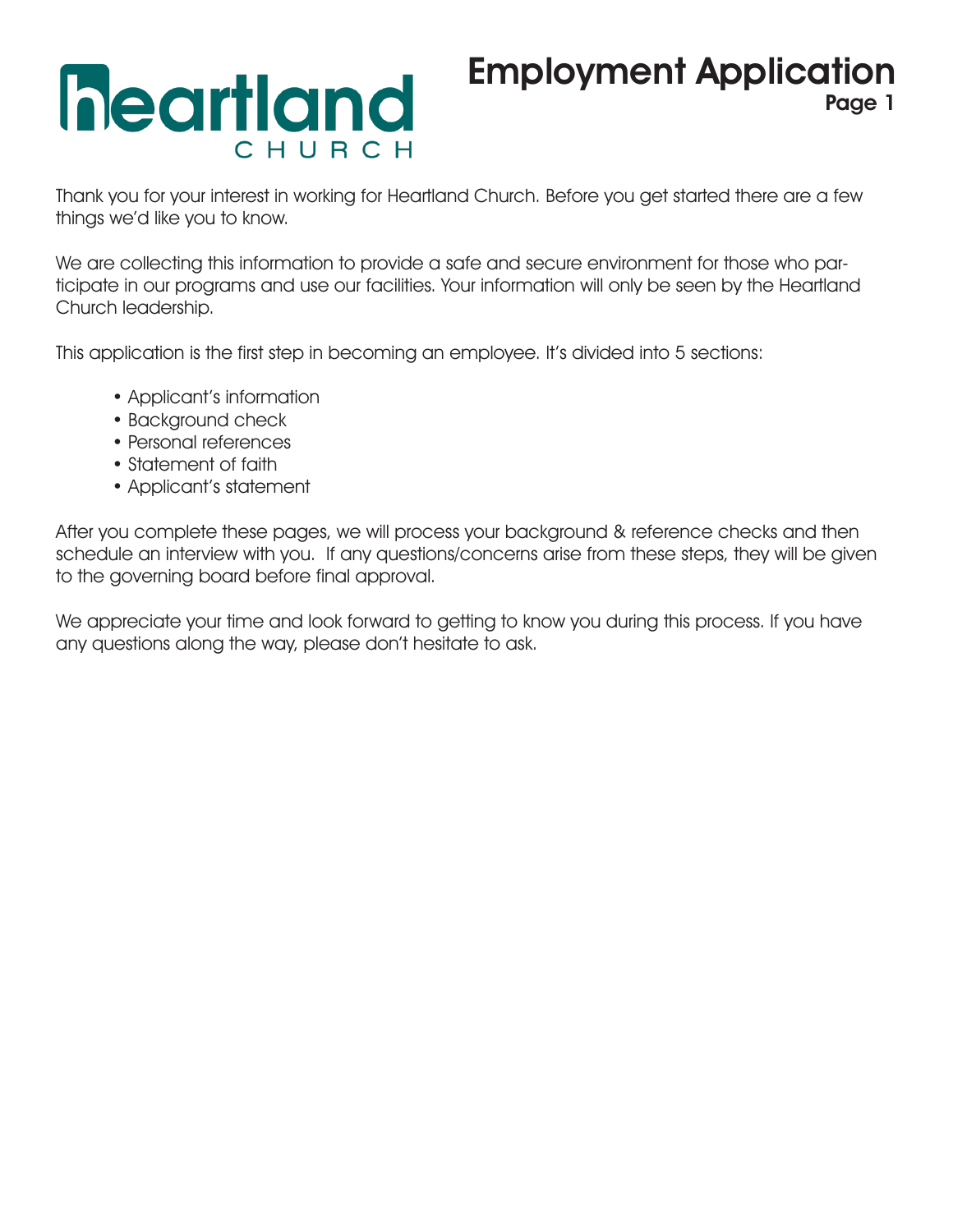## **heartland** CHURCH

#### Applicant's Information:

| Name:                                                                                                                                                                                                                                                                                           |                                                                                                                                                                      |
|-------------------------------------------------------------------------------------------------------------------------------------------------------------------------------------------------------------------------------------------------------------------------------------------------|----------------------------------------------------------------------------------------------------------------------------------------------------------------------|
|                                                                                                                                                                                                                                                                                                 |                                                                                                                                                                      |
| City/State/Zip: www.accommunication.com/www.accommunication.com/www.accommunication.com/www.accommunication.com                                                                                                                                                                                 |                                                                                                                                                                      |
| E-mail:                                                                                                                                                                                                                                                                                         | <u> 1989 - Johann Stoff, disk foar it fan it fan it fan it fan it fan it fan it fan it fan it fan it fan it fan i</u>                                                |
|                                                                                                                                                                                                                                                                                                 |                                                                                                                                                                      |
| Are you a member of Heartland Church? Yes: No: In process:                                                                                                                                                                                                                                      |                                                                                                                                                                      |
| Please provide information about the past two churches you've attended, if applicable:                                                                                                                                                                                                          |                                                                                                                                                                      |
| Church:<br><u> 1980 - John Stone, mars and de la population de la population de la population de la population de la popula</u><br>Have you ever been employed by another church? Yes: No:<br>If yes, list church name, city and the role you played (list multiple employments if applicable): | Church: <u>__________________________________</u><br>City & State: 2008 2010 2010 2010 2010 2011 2021 2022 2023 2024 2022 2023 2024 2022 2023 2024 2022 2023 2024 20 |
|                                                                                                                                                                                                                                                                                                 |                                                                                                                                                                      |
| Have you ever been subjected to expulsion, reprimand, or other discipline by a church, denomina-<br>tion or other religious organization? Yes: _______ No: ______ If yes, attach statement explaining.                                                                                          |                                                                                                                                                                      |
|                                                                                                                                                                                                                                                                                                 |                                                                                                                                                                      |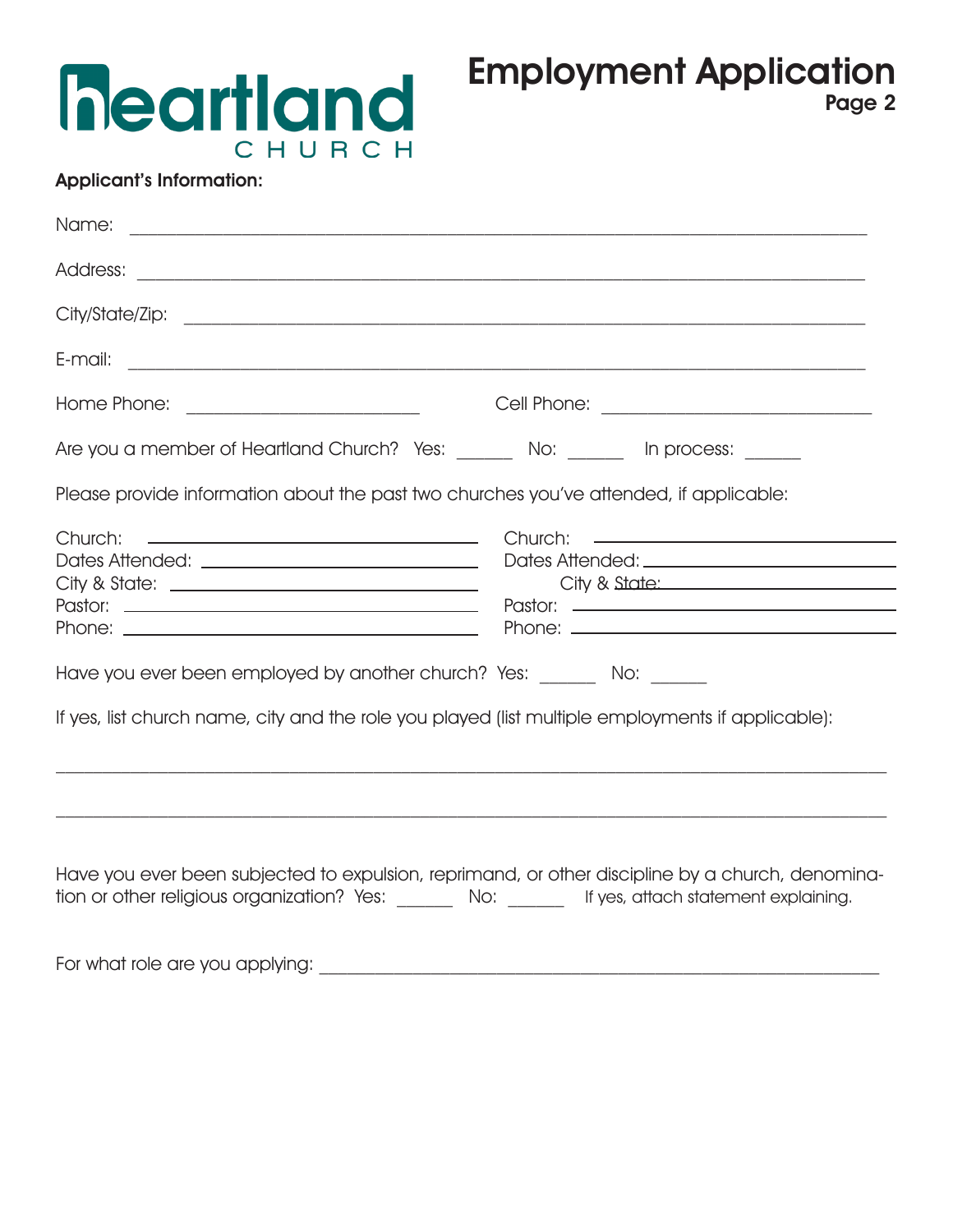### **Employment Application**



Page 3

Personal References (only 1 Heartland attendee and no relatives please):

|                  | Zip: |
|------------------|------|
|                  |      |
|                  |      |
|                  |      |
|                  |      |
|                  |      |
| Phone or E-mail: |      |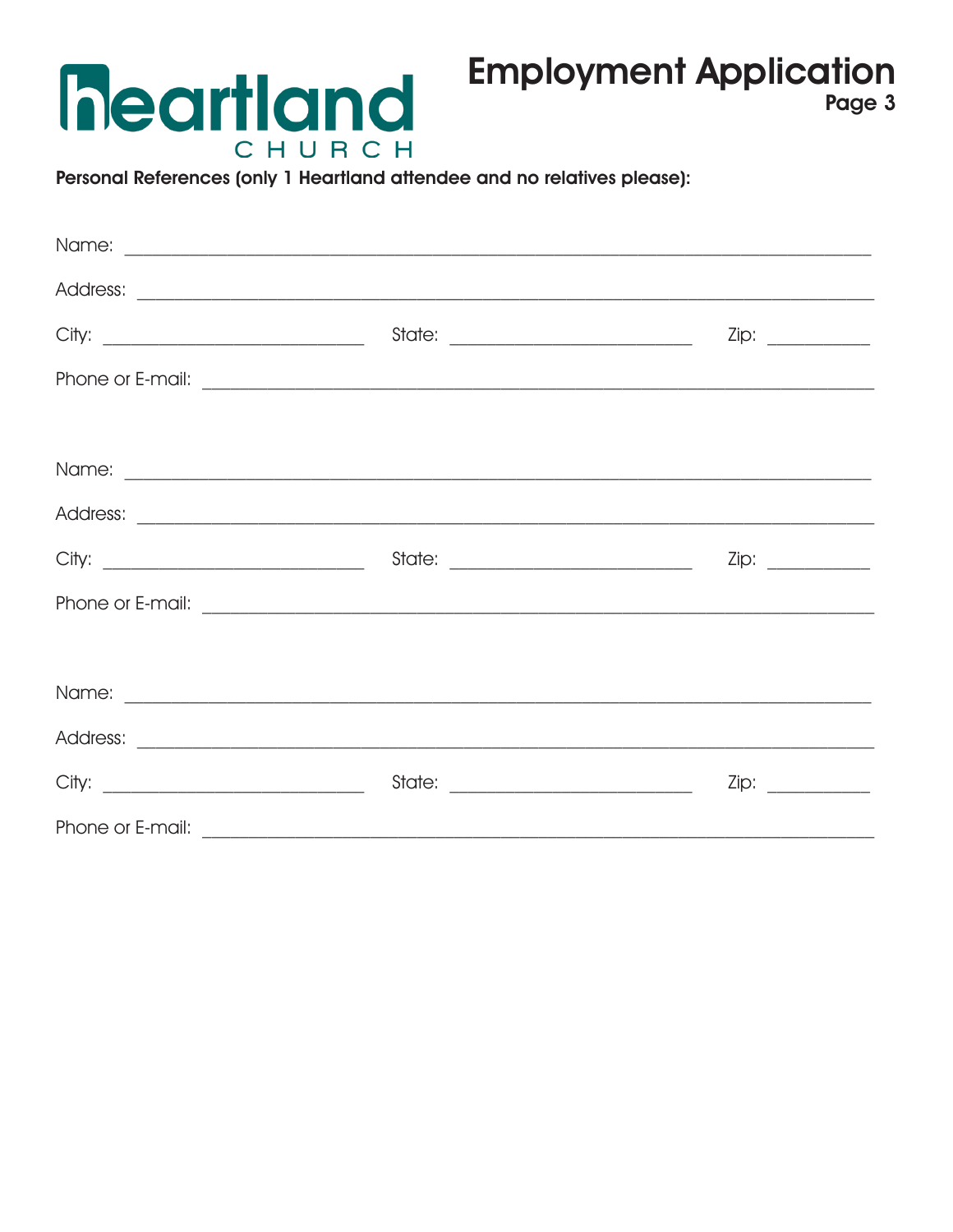## **heartland** CHURCH

### Employment Application Page 4

#### Statement of Faith:

- 1. There is one God, who is infinitely perfect, existing eternally in three persons: Father, Son, and Holy Spirit.
- 2. Jesus Christ is the true God and the true man. He was conceived by the Holy Spirit and born of the virgin Mary He died upon the cross, the Just for the unjust, as a substitutionary sacrifice, and all who believe in Him are justified on the ground of His shed blood. He arose from the dead according to the Scriptures. He is now at the right hand of Majesty on high as our great High Priest. He will come again to establish His kingdom, righteousness and peace.
- 3. The Holy Spirit is a divine person, sent to indwell, guide, teach, empower the believer,and convince the world of sin, of righteousness, and of judgment.
- 4. The Old and New Testaments, inerrant as originally given, were verbally inspired by God and are a complete revelation of His will for the salvation of men. They constitute the divine and only rule of Christian faith and practice.
- 5. Man was originally created in the image and likeness of God: he fell through disobedience, incurring thereby both physical and spiritual death. All men are born with a sinful nature, are separated from the life of God, and can be saved only through the atoning work of the Lord Jesus Christ. The portion of the unrepentant and unbelieving is existence forever in conscious torment, and that of the believer, in everlasting joy and bliss.
- 6. Salvation has been provided through Jesus Christ for all men; and those who repent and believe in Him are born again of the Holy Spirit, receive the gift of eternal life, and become the children of God.
- 7. It is the will of God that each believer should be filled with the Holy Spirit and be sanctified wholly, being separated from sin and the world and fully dedicated to the will of God, thereby receiving power for holy living and effective service. This is both a crisis and a progressive experience wrought in the life of the believer subsequent to conversion.
- 8. Provision is made in the redemptive work of the Lord Jesus Christ for the healing of the mortal body. Prayer for the sick and anointing with oil are taught in the Scriptures and are privileges for the Church in this present age.
- 9. The Church consists of all those who believe on the Lord Jesus Christ, are redeemed through His blood, and are born again of the Holy Spirit. Christ is the Head of the Body, the Church, which has been commissioned by Him to go into all the world as a witness, preaching the gospel to all nations. The local church is a body of believers in Christ who are joined together for the worship of God, for edification through the Word of God, for prayer, fellowship, the proclamation of the gospel, and observance of the ordinances of Baptism and the Lord's Supper.
- 10. There shall be a bodily resurrection of the just and of the unjust; for the former, a resurrection unto life; for the latter, a resurrection unto judgment.
- 11. The second coming of the Lord Jesus Christ is imminent) and will be personal, visible, and premillennial. This is the believer's blessed hope and is a vital truth which is an incentive to holy living and faithful service.

I have read and agree with the above Statement of Faith of the Christian & Missionary Alliance.

YES\_\_\_\_\_\_\_\_\_ NO\_

I am willing to teach from the above concepts and will refrain from teaching issues of personal preference (schooling, Bible translations, diets, etc).

YES NO

I understand my character speaks as loudly as my curriculum, and will endeavor to let Christ shine through my life, privately and publicly.

Signed: with the state of the state of the state of the Signed: with the state of the state of the state of th